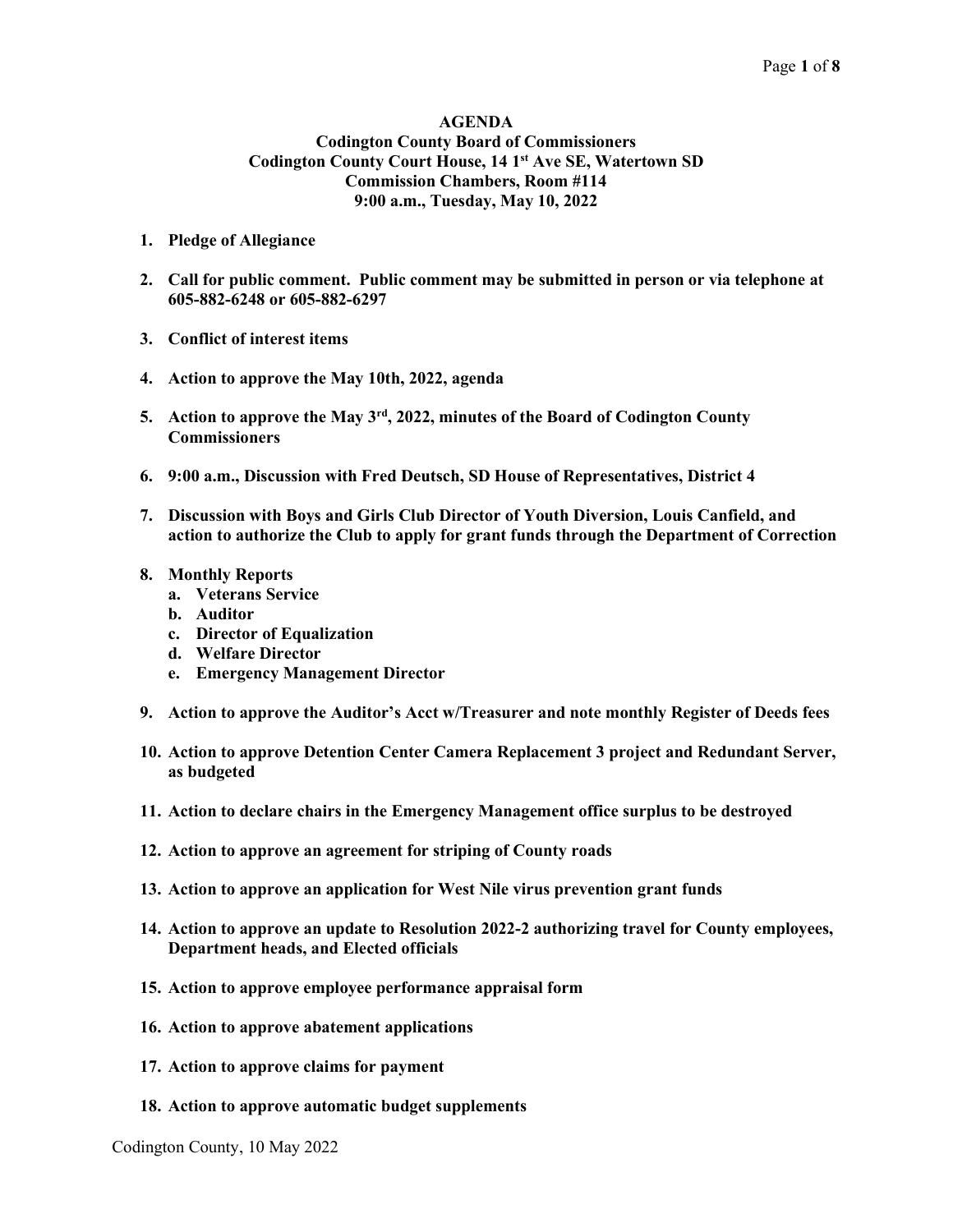- 19. Action to approve personnel changes
- 20. Action to approve travel requests
- 21. Public Notices a possible quorum of Commissioners could be in attendance at:
- 22. Old Business
- 23. New Business
- 24. Open
	- a. Public Comments
	- b. Commission Comments

### 25. Action to enter into Executive session per SDCL 1-25-2

- (1) Discussion of personnel issues
- (2) Consulting with legal counsel or reviewing communications from legal counsel regarding proposed or pending litigation or contractual matters
- (3) Preparing for contract negotiations with employees or employee's representatives
- (4) Discussing information listed in SDCL 1-27-1.5 (8) and 1-27-1.5 (17) (safety or disaster)
- 26. Action to adjourn until 9:00 a.m., Tuesday, May 17<sup>th</sup>, 2022; at the Codington County Court House

Codington County does not discriminate on the basis of race, color, national origin, sex, religion, age, or disability in employment or the provision of service.

> Official Proceedings County of Codington Codington County Court House 14 1<sup>st</sup> Ave SE Watertown, SD 57201

May 10, 2022

The Codington County Commissioners met in regular session at 9:00 a.m., Tuesday, May 10, 2022, at the Codington County Court House. Commission members present were: Lee Gabel, Charlie Waterman, Myron Johnson, Troy VanDusen and Brenda Hanten; Chair, Brenda Hanten, presiding. Commissioner VanDusen led the pledge of allegiance.

## CALLS FOR PUBLIC COMMENT AND CONFLICT OF INTEREST ITEMS

Chair Hanten called for public comments to be taken up during the open portion of the meeting; none were offered. There were no conflict-of-interest items to note.

#### AGENDA APPROVED

Motion by VanDusen, second by Waterman, to approve the May  $10<sup>th</sup>$ , 2022 agenda as posted; all voted aye; motion carried.

#### MINUTES APPROVED

Motion by Johnson, second by Gabel, to approve the minutes of May  $3<sup>rd</sup>$ , 2022; all voted aye; motion carried.

Codington County, 10 May 2022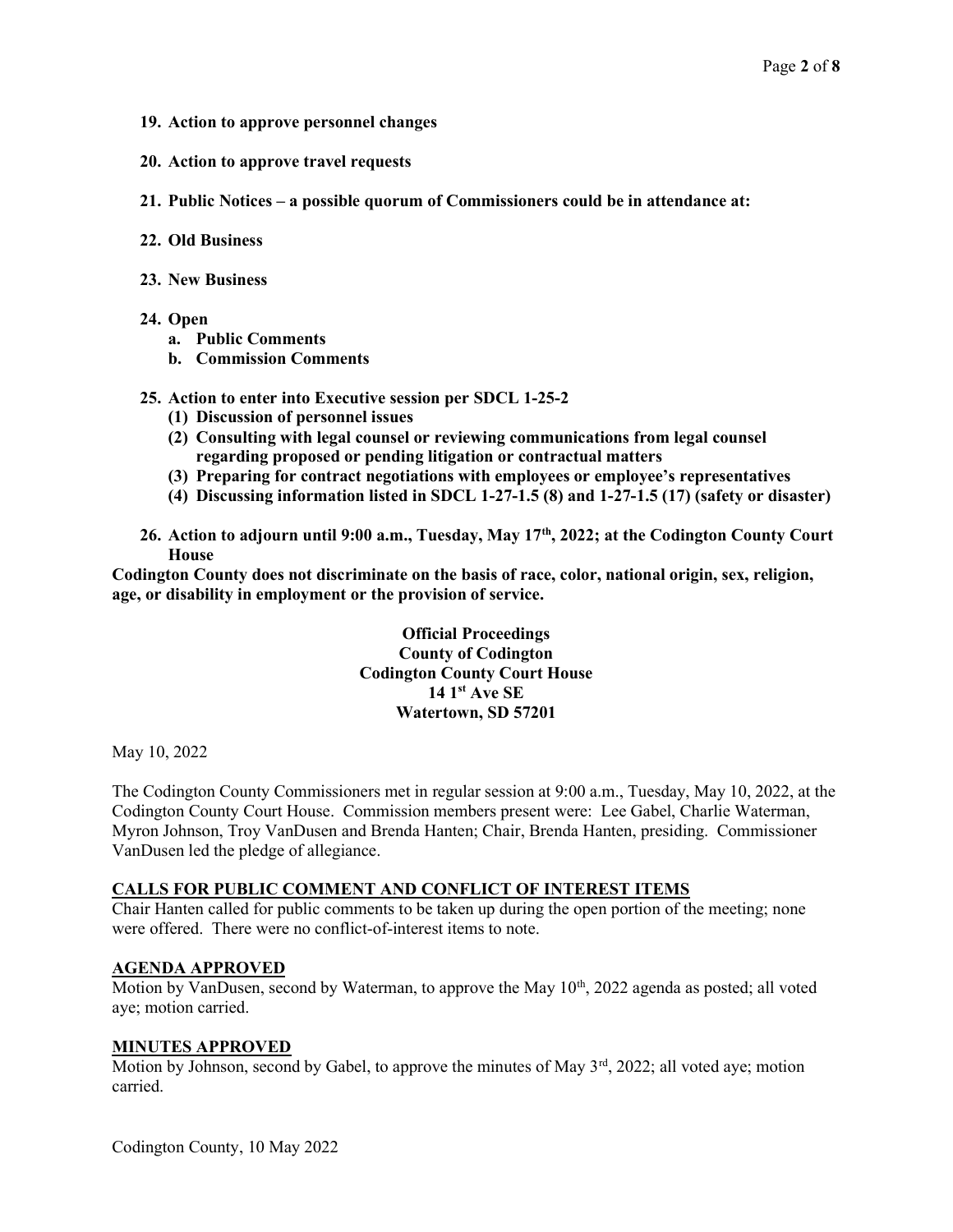# DISCUSSION WITH FRED DEUTSCH, SD HOUSE OF REPRESENTATIVES, DISTRICT 4

Fred Deutsch, SD House of Representatives, District 4, met with the Board for input and to discuss any issues that may impact Codington County or District 4. Representative Deutsch gave the Board an outline of the new boundaries of District 4 after recent re-districting. Topics discussed were: the need for essential funding, from sources other than property tax collections, to Counties for building projects and infrastructure; local school curriculum and any possible influence by the Legislature; combining/sharing of County officials between one or more Counties; and water issues causing flooding to County roads.

## BOYS AND GIRLS CLUB OF WATERTOWN JUVENILE DIVERSION PROGRAM

Louis Canfield, Director of Youth Diversion, Boys and Girls Club of Watertown, met with the Board. The Director of Youth Diversion was accompanied by LATC Human Services Technician intern, Rachel Hoops. Mr. Canfield updated the Board on current caseloads and trends of the Juvenile Diversion Program and noted the success rate of the program is strong. Mr. Canfield advised the Board there is up to \$30,000.00 in grant funding available to Alternatives to Juvenile Detention pilot programs in Brown, Codington and Davison Counties. Mr. Canfield requested the Board's approval to apply for this funding which would provide a court resource home for qualifying juveniles. Motion by Gabel, second by VanDusen, to approve the Club's request to apply for the grant funding as presented by Mr. Canfield; all voted aye; motion carried.

## MONTHLY REPORTS

Welfare Director, Sara Foust, updated the Board. The Welfare Director's report noted there were 15 unique individuals served in April and CARES numbers seem to have leveled off from previous months. The Welfare Director noted the lease for the Emergency Apartment will end on May 31<sup>st</sup>. Due to the logistics of managing the apartment and the level of case management required the lease will not be renewed. CARES/ERA April hours totaled 80 with \$4,000.00 in administrative fees reimbursed to the County; ICAP – 54.5 hours of service in April for case management, jail needs, apartment needs, and community meetings. The Welfare Director reported on activities and meetings of the Welfare Office and Systems of Care. The Helpline Center Network of Care went live on Monday, May  $9<sup>th</sup>$ . The Welfare Director has looked at several office spaces that would better meet the current space needs of the Office and community needs. A lease agreement is being prepared which would allow the Welfare Office to coordinate with Brother's and Sister's Behind Bars and work toward a centralized community location to meet social service needs. The Welfare Director provided the Board with a survey report of Codington County social services priorities. Emergency Management Director, Andrew Delgado, updated the Board. A number of weather storm systems have moved through the area recently with more anticipated yet this week, water levels are up in the Big Sioux River and a number of tributaries which will continue to be monitored, and siren testing issues have been resolved. Andrew met with a representative of the Carbon Solutions Pipeline, who provided information on the proposed route of the pipeline, emergency plans, response tactics, technical details, etc. A POD meeting was held to determine how to move forward with future PODs in the State and area, and Search and Rescue equipment is being prepped for the upcoming summer season. Auditor, Cindy Brugman, attended the annual SDACO Spring Workshop. The Auditor's Office has voted 171 early voters to date, sent election publications to the legal newspapers, and is collecting 2023 budget requests from County offices. Veteran Service Officer, Todd Rose, updated the Board. There were no DAV transports in April and 1 trip currently scheduled for May. The new DAV van, a Ford Connect, has been delivered and plans are underway to declare the old vehicle surplus to be disposed of accordingly. Jay Roberts has accepted the position of Deputy Veterans Service Officer and has started working on an hourly basis until he is able to go full time upon completion of a previous employment commitment with the South Dakota National Guard. The MOU with Community Transit has been completed. Todd attended a Vietnam Veteran recognition ceremony with Representative Dusty Johnson at the National Guard Readiness Center. May is National Military Appreciated Day with the following dates observed: Loyalty Day - May  $1<sup>st</sup>$ , Military Spouse Appreciation Day - May  $6<sup>th</sup>$ ,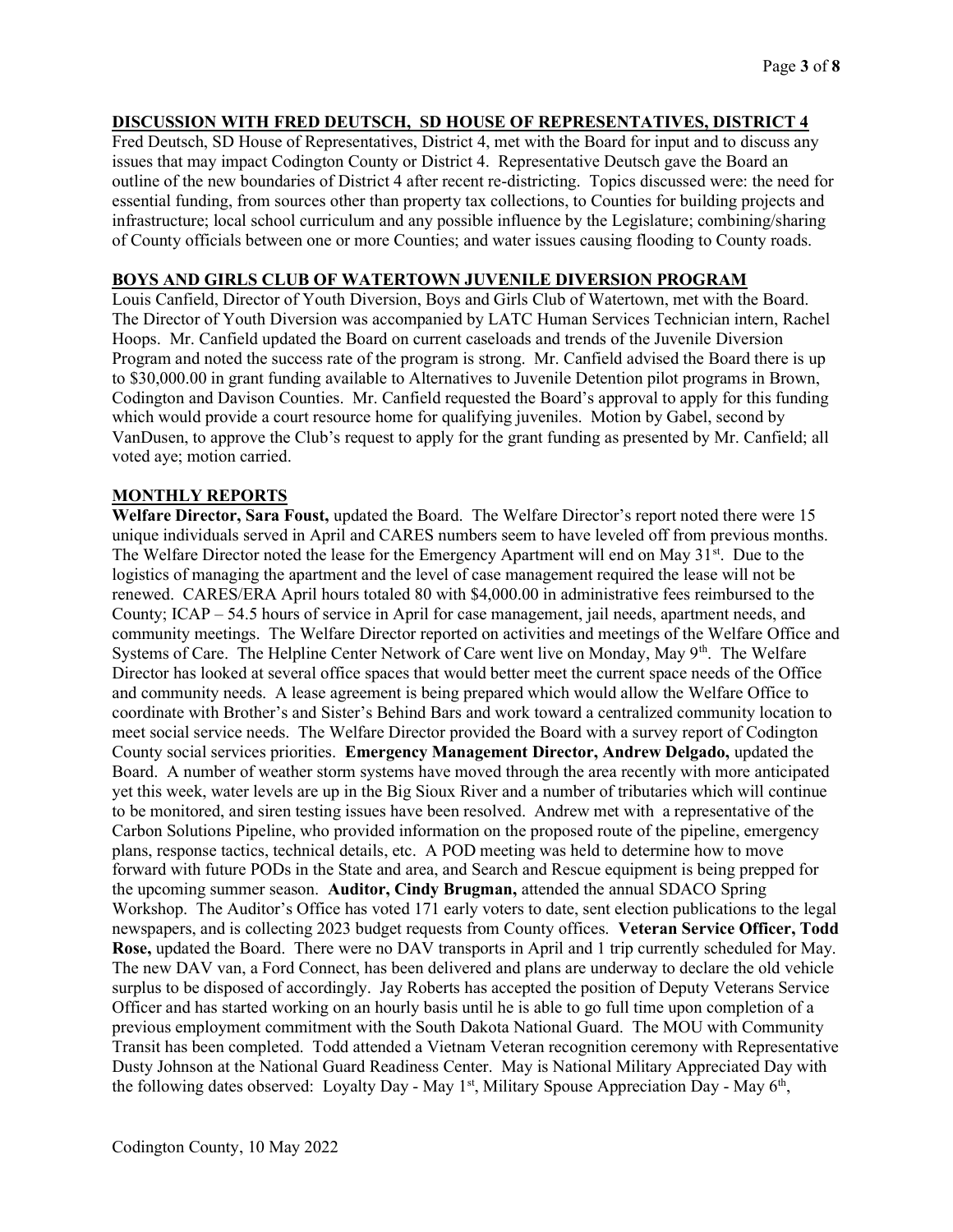Victory in Europe Day – May  $8<sup>th</sup>$ , Armed Forces Day – May 21<sup>st</sup> and Memorial Day – May 30<sup>th</sup>. May is also Gold Star Awareness month.

### AUDITOR'S ACCT. W/TREASURER AND REGISTER OF DEEDS FEES

Motion by VanDusen, second by Waterman, to approve the Auditor's Account of the cash and cash items in the hands of the County Treasurer as of the last business day of April, 2022, all present voted aye; motion carried. Cash on hand  $\qquad \qquad$  14,010.44 Checks in Treasurers' possession less than 3 days \$ 890,198.27 Credit Card Charges  $\begin{array}{cc} \text{5} & 9,765.86 \\ \text{Cash items} & \text{5} & 432.58 \end{array}$  $\cosh$  Items  $\cosh$  432.58 TOTAL CASH ASSETS ON HAND  $$914,407.15$ 

| TOTAL CASH ASSETS ON HAND                                              | 914,407.15      |
|------------------------------------------------------------------------|-----------------|
| <b>RECONCILED CHECKING</b>                                             |                 |
| Great Western Bank Checking (Memorial Park)                            | 18,195.59       |
| Reliabank Dakota                                                       | \$46,069,902.97 |
| <b>INVESTMENTS</b>                                                     |                 |
| SD Public Funds Investment                                             | 7,254.43        |
| <b>TOTAL CASH ASSETS</b>                                               | \$47,009,760.14 |
| General Ledger Cash Balance by Funds:                                  |                 |
| General                                                                | \$19,312,925.53 |
| General restricted cash                                                | 500,000.00      |
| Sp. Revenue                                                            | \$13,808,821.59 |
| Custodial                                                              | \$13,388,013.02 |
| (schools 10,212,962.64, townships 292,330.43; city/towns 2,130,093.63) |                 |
| TOTAL GENERAL LEDGER CASH                                              | \$47,009,760.14 |

The Board noted Register of Deeds fees, in the amount of \$40,232.55, were collected in the month of April, 2022.

## DETENTION CENTER CAMERA REPLACEMENT PHASE 3

Motion by Gabel, second by Waterman, to approve the  $3<sup>rd</sup>$  and final phase of the project to re-wire and update cameras in the Detention Center, in the amount of \$29,865.72 and the purchase and installation of a redundant server in the amount of \$14,512.20, from proposals received from Integrated Technology & Security, and as budgeted in 2022; all voted aye; motion carried.

### SURPLUS OFFICE CHAIRS

Motion by VanDusen, second by Waterman, to declare 12 office chairs in the Emergency Management Office, purchased prior to 1983, surplus to be destroyed; all voted aye; motion carried.

# ANNUAL AGREEMENT FOR STRIPING OF COUNTY ROADS

Motion by Gabel, second by VanDusen, to approve an agreement with the State of South Dakota for the striping of approximately 37.50 miles of County roads at an estimated cost to the County in the amount of \$41,429.40; all voted aye; motion carried.

## WEST NILE VIRUS PREVENTION GRANT

Motion by VanDusen, second by Johnson, to authorize the Facilities Manager to apply for West Nile Virus Prevention grant funds available through the SD Dept. of Health; all voted aye; motion carried.

# UPDATED EMPLOYEE TRAVEL POLICY

Codington County, 10 May 2022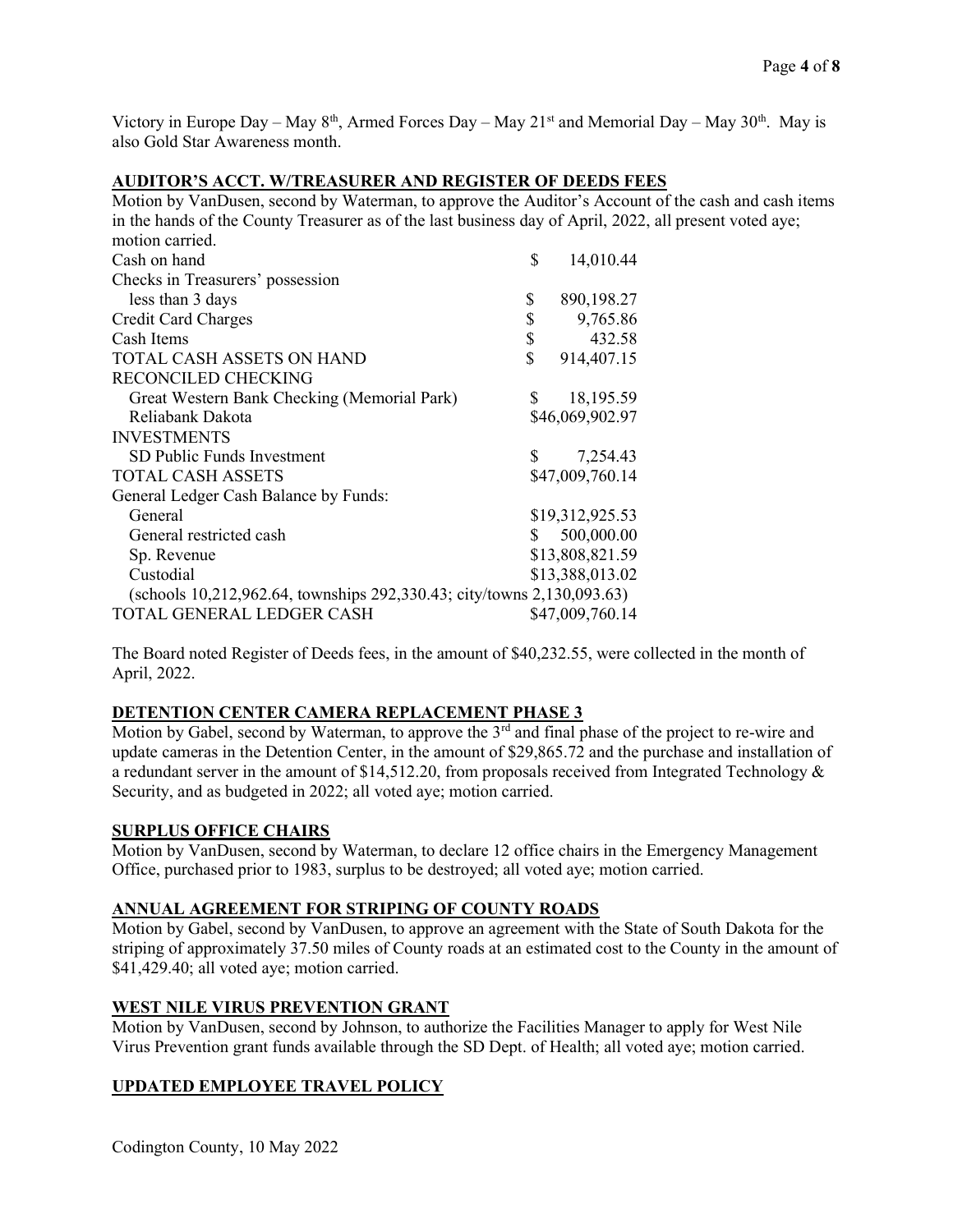Human Resource Representative, Natalie Remund, presented the Board with an updated travel policy for County employees. This policy will become a part of the Codington County Personnel and Procedures Policy. This policy will require employees, with positions not covered by statute, and employees attending an event not covered by statute, such as specific training, to submit travel request forms to the Board, for approval, prior to the date of travel. Motion by Gabel, second by VanDusen, to approve the update to policy as presented; all voted aye; motion carried.

### EMPLOYEE PERFORMANCE APPRAISAL FORM

Human Resource Representative, Natalie Remund, presented the Board with an updated employee performance appraisal form. Each employee must annually receive a satisfactory performance appraisal prior to receiving annual wage step increases with July payroll. Motion by Gabel, second by Johnson, to approve the updated performance appraisal form as presented; all voted aye; motion carried.

### CLAIMS

Motion by Johnson, second by Gabel to approve for payment the following list of claims; all voted aye; motion carried: A-OX WELDING 21.76 SUPPLIES, NANCY ABERLE 26.80 JURY, ALCOHOL MONITORING SYSTEMS 861.20 SVC, CAROLE ANDERSON 54.20 JURY, JAMES ANDERSON 101.68 JURY, NATALIE ARENDSEE 10.84 JURY, JEFFREY ARGO 25.00 CELL, SUSAN ARNESEN 133.60 JURY, AUSTIN LAW OFFICES 2303.80 SVC, AUTOMATIC BUILDING CONTROLS 420.00 SVC, AUTO VALUE 157.42 REPAIRS/MAINT., ALISON BAKKEN 40.00 CELL, BANNER ASSOCIATES, INC 2893.50 REPAIRS/MAINT., BOB BARKER CO. 264.00 SUP, KATHY BARTHEL 10.84 JURY, BLAKE BARTON 105.04 JURY, TRINITE BARTON 50.84 JURY, MATTHEW BASTIAN 11.68 JURY, BATTERIES UNLIMITED 184.99 SUP, BAUER LAW OFFICE PC 2536.50 SVC, BEACON CENTER 1000.00 PMT, TAMARA BECKING 12.52 JURY, ALLEN BENCK 25.00 CELL, ALLEN BENCK 23.44 JURY, LEEANN BENTHIN 29.32 JURY, DAVID BERGE 11.68 JURY, NORMAN BIRKELAND 10.00 JURY, RHONDA BLAIS 105.04 JURY, BRYAN BLEEKER 25.00 CELL, LISA BLUDORN 10.84 JURY, BORNS GROUP 3408.23 POST, BOYS & GIRLS CLUB 1625.00 PMT, JAISON BRACHT 10.84 JURY, WILLIAM BRANDRIET 4299.04 PMT, BRIAN'S GLASS & DOOR INC. 400.00 REPAIRS/MAINT., LANDON BROEK 21.76 JURY, WALLY BROWNLEE 11.68 JURY, BURNS LAW OFFICE 3000.00 SVC, BUTLER MACHINERY 365.23 SUPPLIES, MEGAN BYER 54.20 JURY, NANCY BYER 10.84 JURY, JEFF CASE 25.00 CELL, CASHWAY LUMBER INC. 112.32 REP, CENTURYLINK 691.80 UTIL, WILLIAM CHASE 12.52 JURY, CHILD'S VOICE ROUTE #6361 200.00 SVC, CHRISTIANSON APARTMENTS 1492.00 PMT, CHUCK'S LOCK & KEYS 48.75 SUP, CODINGTON-CLARK ELECTRIC COOPE 35.62 UTILITIES, CODINGTON COUNTY SHERIFF 178.04 PMT, CODINGTON TREASURER PETTY CASH 7.58 REIMB, COLE PAPERS, INC. 2560.79 SUP, TIMOTHY COMES 15.04 JURY, COMPASS COUNSELING 1800.00 SVC, REBECCA CONGER 51.68 JURY, CONNECTING POINT COMPUTER CENT 10600.50 SUP, CONNECTING POINT 1328.49 SUPPLIES, CONSOLIDATED CORRECTIONAL 16483.04 SVC, LANCE COOPER 25.96 JURY, CRAWFORD-OSTHUS FUNERAL CHAPEL 5150.00 SVC, CREDIT COLLECTIONS BUREAU 1362.65 PMT, CREDIT COLLECTIONS BUREAU 121.02 PMT, CROSSROADS HOTEL 91.99 TRAV, CULLIGAN WATER CONDITIONING 576.00 SUP, MATTHEW DARGATZ 25.00 CELL, LESLIE DEBOER 31.00 JURY, DESIGNARC GROUP 900.00 SVC, DIAMOND VOGEL PAINT CENTER 15.94 REP, DIGITAL-ALLY 9304.00 EQUIP, JAMIE DOLEN 25.00 CELL, DONNA DOSCHADIS 10.84 JURY, EIGHT TEN PROPERTIES, LLC 1740.00 RENT, RYAN ELLIOTT 40.00 CELL, ELLYSON LAW OFFICE 3193.50 SVC, BARBARA ERICKSON 10.00 JURY, MARIA ESCAMILLA 40.00 CELL, ESRI, INC 400.00 MAINT, EVOLUTION POWERSPORTS 299.92 MAINT, BOBBIE FALK 50.00 JURY, RANDALL G. FALVEY 25.00 CELL, FIRST DISTRICT ASSN OF LCL GOV 4853.08 SVC, FIRST DISTRICT ASSOCIATION OF 450.00 REPAIRS/MAINT., ROBIN FLEMMING 63.44 JURY, TOWN OF FLORENCE 79.05 UTIL, ALLISON FORBUSH 40.00 CELL, SARA FOUST 127.64 TRAV, FOX & YOUNGBERG, P.C. 808.44 SVC, CHAD FRENSKO 108.40 JURY, GALLS, LLC 458.95 SUP,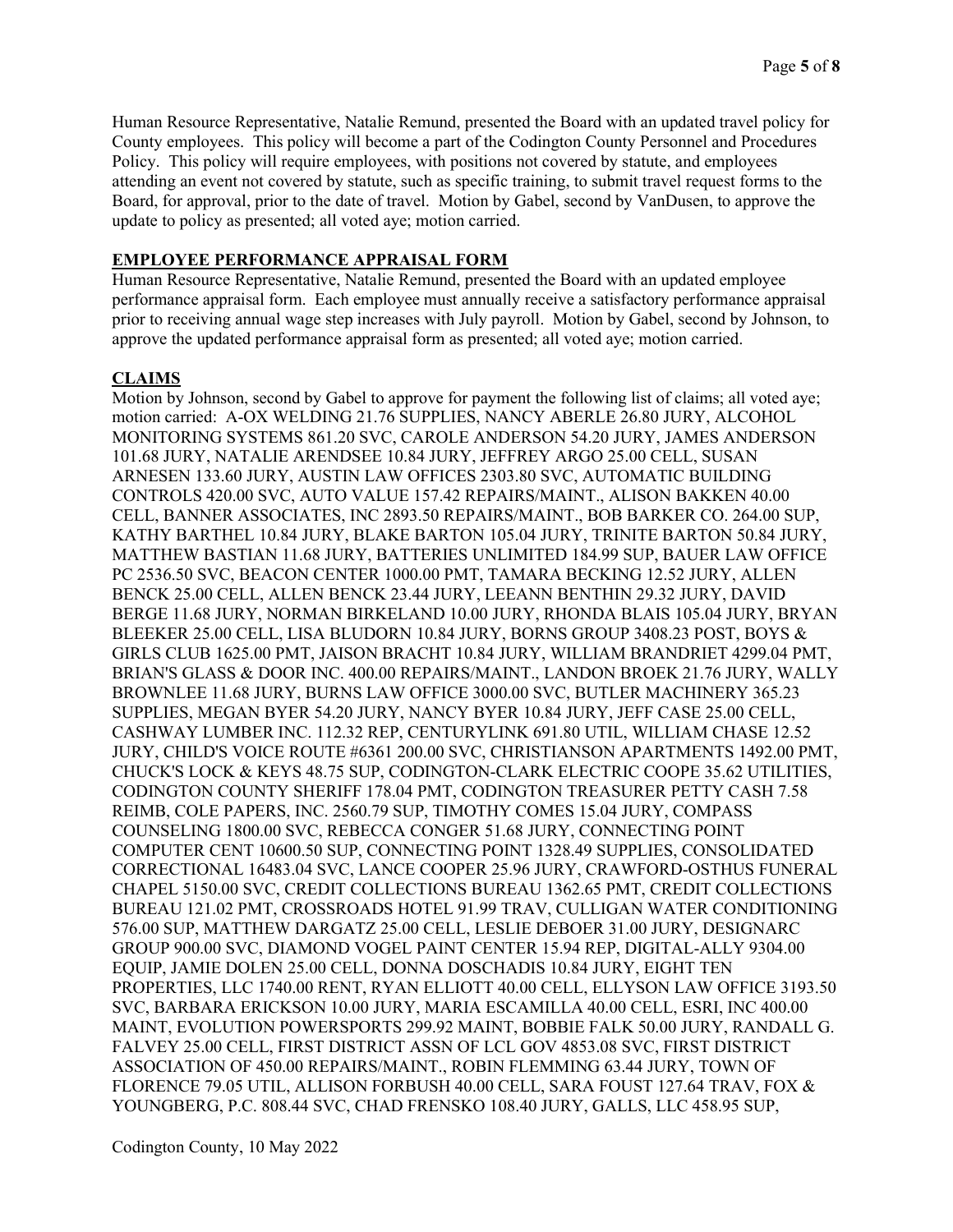SARAH GILLILAND 50.84 JURY, SCOTT GLOE 10.84 JURY, BECKY GOENS 30.00 REIMB, TONI GOODALL 66.80 JURY, JUANITA GOTT 11.68 JURY, GRAINGER 543.02 SUP, GRANT COUNTY AUDITOR 50.00 SVC, GREAT AMERICA FINANCIAL SVC 316.95 RENT, GREEN, ROBY, OVIATT, 5440.00 SVC, LINDA GREWING 11.68 JURY, WILLIAM GRIPENTROG 50.84 JURY, JUSTIN HALAJIAN 40.00 CELL, RICK HARTLEY 40.00 CELL, RON HARTLEY 25.00 CELL, HARTWIG HEATING 23000.00 SVC, DAVID HEDDING 25.00 CELL, JAMES HEDGES 25.00 CELL, DYLAN HELGELIEN 10.00 JURY, MICHAEL HENRICHS 72.68 JURY, MORGAN HERBERT 10.00 JURY, RICHARD HERRICK 14.20 JURY, SUZETTE HIEDEMAN 10.00 JURY, HILLYARD/SIOUX FALLS 789.16 SUP, RICK HOLINKA 25.00 CELL, CYNTHIA HOPPER 51.68 JURY, JOAN HORNING 10.00 JURY, HUMAN SERVICE AGENCY 100.00 SVC, HYVEE #1871 ACCTS RECEIVABLE 1353.04 SUP, I STATE TRUCK CENTER 1964.75 REPAIRS/MAINT., THERESA IGO 11.68 JURY, INTERLAKES COMMUNITY ACTION 1152.92 PMT, RANDALL ISLER 11.68 JURY, DANINE JACOBSON 10.84 JURY, SKYLAR JENKINS 10.84 JURY, DEAN JENSEN 11.68 JURY, JOHN DEERE FINANCIAL 9.96 REP, ASHLEY JOHNSON 66.80 JURY, MATTHEW JOHNSON 10.84 JURY, JOURNAL TECHNOLOGIES, INC 6270.60 SVC, MITCHELL KALLHOFF 25.00 CELL, DARLA KANNAS 12.52 JURY, MARK KATTERHAGEN 18.00 SVC, LESLI KERFIEN 11.68 JURY, KIESLER POLICE SUPPLY 2601.08 SUP, KIMBALL MIDWEST 417.84 SUPPLIES, RICHARD KOHN 25.00 CELL, K&R MANAGEMENT 2968.82 PMT, JEFFREY KRANZ 18.40 JURY, KEVIN KRANZ 58.40 JURY, LARRY KRIESEL 10.84 JURY, JACQUALINE LAGE 15.88 JURY, CULLY LANTGEN 51.68 JURY, LAURA LAWRENCE 10.00 PMT, ANTHONY LETIZIA 15.88 JURY, LEWIS & CLARK BHS 736.00 SVC, LEWNO LAW OFFICE 176.53 SVC, LINCOLN CO TREASURER 431.16 SVC, VIOLA LINNGREN 10.00 JURY, DARCY LOCKWOOD 18.00 SVC, JODI LOEHRER 60.22 TRAV, WENDY LOHR 103.36 JURY, STEVEN LOWRY 40.00 CELL, LANA LUNDE 101.68 JURY, SARAH LUNZMAN 16.72 JURY, STEVEN MAAG 22.60 JURY, CAPITOL ONE TRADE CREDIT 69.76 SUP, CAPITOL ONE TRADE CREDIT 185.85 SUPPLIES, CHARLES MACK 53.36 JURY, JOAN MACK 10.84 JURY, RAPHAEL MACK 14.20 JURY, MACKSTEEL WAREHOUSE, INC. 176.61 SUP, JANE MADSEN-HILLBERG 25.12 JURY, MAINSTREAM REALTY 650.00 RENT, JESUS MALDONADO GUZMAN 11.68 JURY, TINA MANCELL 111.76 JURY, MARK'S AUTO 252.00 REP, RUSSELL MATHEWS 40.00 CELL, PAUL MCINTIRE 52.52 JURY, MENARDS 1662.83 SUP, MENARDS 176.83 SUPPLIES, MEND CORRECTIONAL CARE 14487.57 SVC, JASON MENGWASSER 54.20 JURY, MARLIN MENNENGA 12.52 JURY, MIDCONTINENT COMMUNICATIONS 363.75 UTIL, WENDY MILLER 10.84 JURY, MINNEHAHA COUNTY AUDITOR 331.50 SVC, MOE OIL COMPANY 1417.74 SUPPLIES, KATHLEEN MOES 62.60 JURY, DENNIS MOLENGRAAF 10.00 JURY, MICHAEL MORGAN 40.00 CELL, MULTI BUSINESS SOLUTIONS INC 3250.00 SVC, MUNICIPAL UTILITIES 11854.26 UTIL, MUNICIPAL UTILITIES 3699.73 ASST, MUNICIPAL UTILITIES 907.15 UTILITIES, CINDY MURPHY 10.84 JURY, NAPA CENTRAL 414.22 SUPPLIES, NARTEC, INC 266.48 SUP, KARRIE NEILAN 10.84 JURY, KIMM NELSON 11.68 JURY, SANDRA NELSON 14.20 JURY, NEWMAN TRAFFIC SIGNS 79.83 SUPPLIES, SHAWN NILLS 40.00 CELL, N LOUISIANA CRIMINALISTICS LAB 125.00 SVC, NORTHEAST PROPERTY MANAGEMENT 2140.00 PMT, NORTHWESTERN ENERGY 602.30 UTIL, NATHAN ODEGARD 54.20 JURY, OFFICE PEEPS, INC. 2440.00 SUP, OFFICE PEEPS, INC. 7551.50 SUP, OFFICE PEEPS 47.60 SUPPLIES, CHERYL OLSON 14.20 JURY, JERROD OLSON 40.00 CELL, OTTERTAIL POWER CO, 51.70 UTILITIES, RODNEY PARMELY 50.00 JURY, CHANCE PAULSON 11.68 JURY, MICHELLE PEDERSON 40.00 CELL, PENNINGTON COUNTY JAIL 314.64 TRAV, PMB 0112 184.40 UTIL, KATHERINE POMMIER 25.12 JURY, PRAIRIE LAKES HEALTH CARE CENT 3915.00 SVC, THOMAS PRICE INC 2400.00 SVC, SHELLEY RAU GAUER 103.36 JURY, RC FIRST AID 174.00 SUPPLIES, REDLINGER BROS. 32.90 REP, REDWOOD TOXICOLOGY LABORATORY 1777.50 SUP, ADAM REEVES 40.00 CELL, REBECCA MORLOCK REEVES 40.00 CELL, REILLY REPAIR INC 1656.96 REP, RANDI RIES 10.84 JURY, ROBYN RITER 25.00 CELL, EDWARD ROBERTSON 20.08 JURY, LANDON ROHLFS 18.40 JURY, RON'S SAW SHOP 112.50 SUP, MARCENE ROSSOW 18.48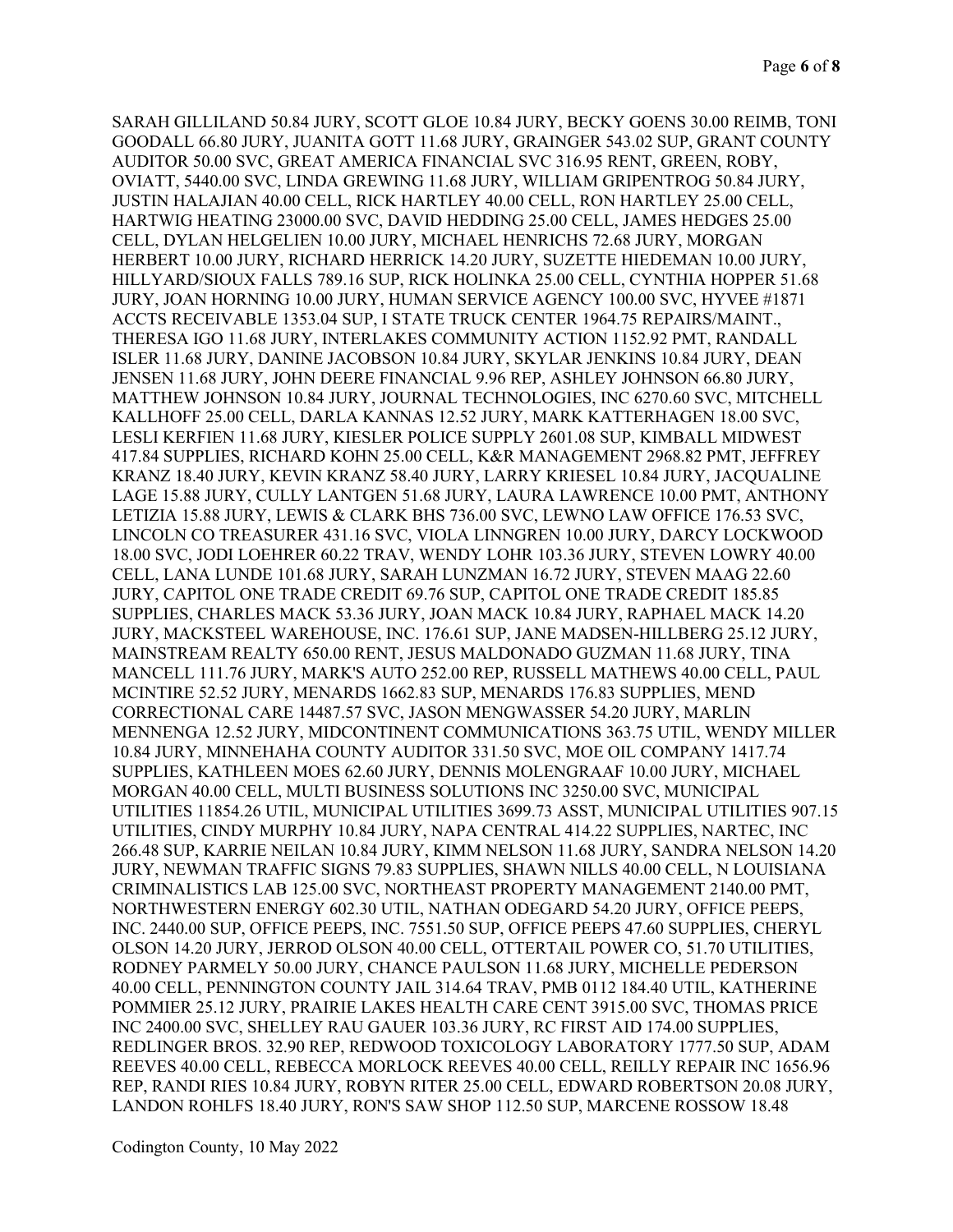JURY, TABITHA ROSSOW 12.52 JURY, TERESA ROWLAND 50.00 JURY, RUNNINGS 31.98 SUP, RUNNING SUPPLY INC. 49.15 SUPPLIES, DAWN RUSSELL 272.00 SVC, SANFORD HEALTH 544.55 SVC, JEFFERY SCHAACK 26.80 JURY, DEAN SCHAEFER COURT REPORTING 348.00 SVC, TREVER SCHIMMEL 40.00 CELL, AARON SCHMILLEN 52.52 JURY, GLORIA SCHULZ 750.00 PMT, TRAVIS SCHULZ 50.84 JURY, GENIE SCHWARTZ 26.80 JURY, BRAD SCHWINGER 25.00 CELL, BRUCE SCHWINGER 26.80 JURY, SD ATTORNEY GENERAL'S OFFICE 3943.00 PMT, SD DEPARTMENT OF HEALTH 2740.00 SVC, SD STATE TREASURER 622478.72 PMT., SOUTH DAKOTA DEPT. OF TRANSPOR 247.03 REPAIRS/MAINT., S.D. FEDERAL PROPERTY 23.00 SUP, SDACC 1554.00 PMT, SDACO 856.00 PMT, SDN COMMUNICATIONS 1363.51 UTIL, MELISSA SEARS 40.00 CELL, SECURUS TECHNOLOGIES 3082.83 SUP, HEIDI SELCHERT 40.00 CELL, AUSTIN SHEEHAN 6.89 REIMB, SIGNPRO 226.00 SUP, ISRAEL SILVA SOLIS 11.68 JURY, SIOUX RURAL WATER SYSTEM 50.00 UTILITIES, SIOUX VALLEY COOP 103.61 SUP, SIOUX VALLEY COOP 5993.90 SUPPLIES, LYNN SOLBERG 40.00 CELL, BRENT SOLUM 74.00 TRAV, TOWN OF SOUTH SHORE 76.00 UTILITIES, SOUTH SHORE GAZETTE 2031.97 PUB, KELLEY SOUTHWICK 35.20 JURY, STEVE STAHLKE 25.00 CELL, STAN HOUSTON 69.00 SUP, STAN HOUSTON EQUIPMENT 128.50 SUPPLIES, DERRICK STANGELAND 10.84 JURY, STAR LAUNDRY 2823.77 SUP, STAR LAUNDRY 127.22 SUPPLIES, STATE INDUSTRIAL PRODUCTS 265.38 SUP, CHRISTOPHER STEIN 2140.00 PMT, LISA STERN 42.43 WIT, ALLICEN STEVENS 55.00 REIMB, KATHLEEN STEWART 51.68 JURY, DANIEL STOICK 105.04 JURY, MICHAEL STURM 59.24 JURY, SUTTON LAW OFFICE PC 8393.83 SVC, SCOTT SWANSON 25.00 CELL, RUTH SWENSON 10.84 JURY, TOMMY TARNOWSKI 18.40 JURY, SEAN TENNIS 57.56 JURY, THOMSON REUTERS-WEST 583.13 SVC, NATHAN THYEN 26.80 JURY, ROBERT TIMM 10.84 JURY, DOUGLAS D. TORSTENSON 25.00 CELL, JAMES TORSTENSON 20.00 CELL, TRANSOURCE 237.58 REPAIRS/MAINT., CURTIS TREGO 14.20 JURY, TRACTOR SUPPLY CREDIT PLAN 124.99 REP, LYLE TSCHAKERT 26.80 JURY, TWO WAY SOLUTIONS, INC 275.00 MAINT, AUDREY URBAN 50.84 JURY, NANCY VANDENBERG 10.84 JURY, STEVEN VANHEE 15.04 JURY, VAST BROADBAND 102.01 UTILITIES, VERIZON WIRELESS 2984.02 UTIL, FIRST INTERSTATE BANK 72.69 PMT, FIRST INTERSTATE BANK 177.67 PMT, FIRST INTERSTATE BANK 2252.00 PMT, FIRST INTERSTATE BANK 100.79 PMT, GREAT WESTERN BANK 1006.70 TRAVEL & CONF., SHIRLEY VLASMAN 11.68 JURY, MARLONIE VOGELSANG 25.00 CELL, STEVEN VOGT 50.84 JURY, RHONDA VOSS 103.36 JURY, GARY WADSWORTH 118.48 JURY, GAIL WAHL 1500.00 PMT, SCOTT WAHL 1500.00 PMT, MICHAEL WALLENMEYER 108.40 JURY, WALMART - CAPITAL ONE 77.90 SUP, CAMILLE WARNE 103.36 JURY, TODD B WARNE 40.00 CELL, WATERTOWN AMBULANCE 250.00 SVC, WATERTOWN LAWN & GARDEN 120.00 SUP, WATERTOWN PUBLIC OPINION 1493.40 PUB, WILKSHIRE APARTMENTS 2150.00 PMT, TOBY WISHARD 74.00 TRAV, KIMBERLY WORTHINGTON 11.68 JURY, WW TIRE SERVICE INC 169.00 REP, WW TIRE SERVICE INC. 1980.00 SUPPLIES, XEROX CORPORATION 115.35 SUPPLIES, YANKTON CO. SHERIFF 50.00 SVC, YANKTON CO TREASURER 662.75 SVC, SHANE YOST 40.00 CELL, AMY YOUNG 50.84 JURY, DONNA ZAUG 20.92 JURY, KARA ZAUG 60.92 JURY.

## TRAVEL REQUESTS

Motion by Gabel, second by VanDusen, to approve the following travel request: Welfare Office, Community Care Coordinator, 2-5 trips to Minnehaha County for training, dates to be determined; all voted aye; motion carried.

# **ADJOURNMENT**

With no further business to come before the Board, a motion was made by Johnson, second by Gabel, to adjourn at  $10:42$  a.m., until  $9:00$  a.m., Tuesday, May  $17<sup>th</sup>$ , 2022; all voted aye; motion carried.

#### ATTEST:

Codington County, 10 May 2022